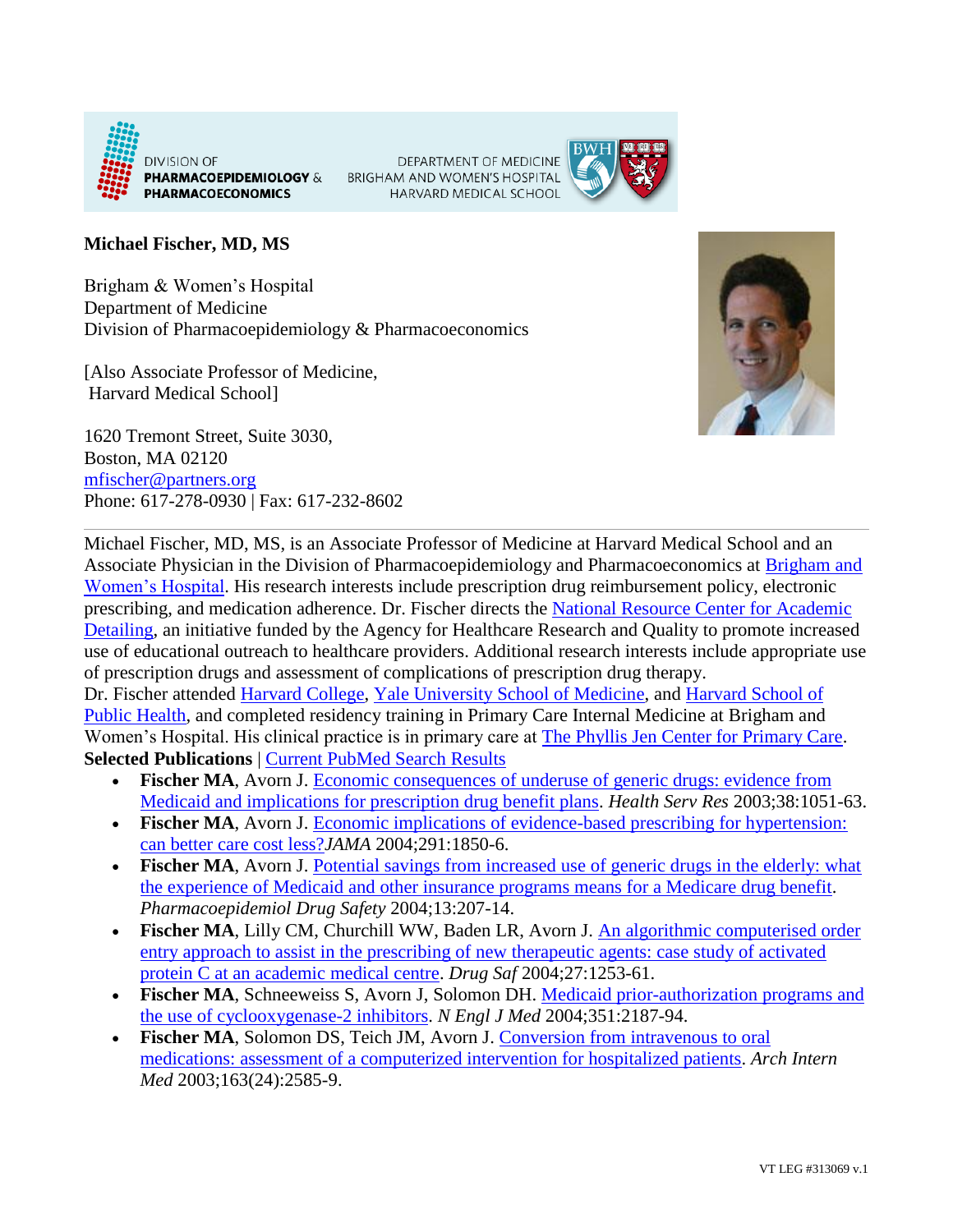- **Fischer MA**, Winkelmayer WC, Rubin RH, Avorn J. [The hepatotoxicity of antifungal](http://www.ncbi.nlm.nih.gov/entrez/query.fcgi?cmd=retrieve&db=pubmed&list_uids=16007524&dopt=abstract)  [medications in bone marrow transplant recipients.](http://www.ncbi.nlm.nih.gov/entrez/query.fcgi?cmd=retrieve&db=pubmed&list_uids=16007524&dopt=abstract) *Clin Infect Dis* 2005;41:301-7.
- **Fischer MA**, Servi AD, Polinski JM, Wang PS. [Restrictions for antidepressant medications in](http://www.ncbi.nlm.nih.gov/pubmed/17215425?ordinalpos=12&itool=EntrezSystem2.PEntrez.Pubmed.Pubmed_ResultsPanel.Pubmed_RVDocSum)  children – [a review of Medicaid policy.](http://www.ncbi.nlm.nih.gov/pubmed/17215425?ordinalpos=12&itool=EntrezSystem2.PEntrez.Pubmed.Pubmed_ResultsPanel.Pubmed_RVDocSum) *Psychiatric Services* 2007; 58(1):135-8.
- **Fischer MA**, Morris CA, Winkelmayer WC, Avorn J. [Non-oncologic use of human recombinant](http://www.ncbi.nlm.nih.gov/pubmed/17452549?ordinalpos=10&itool=EntrezSystem2.PEntrez.Pubmed.Pubmed_ResultsPanel.Pubmed_RVDocSum)  [erythropoietin in hospitalized patients.](http://www.ncbi.nlm.nih.gov/pubmed/17452549?ordinalpos=10&itool=EntrezSystem2.PEntrez.Pubmed.Pubmed_ResultsPanel.Pubmed_RVDocSum) *Archives of Internal Medicine* 2007;167:840-6.
- Polinski JM, Wang PS, **Fischer MA**. [Medicaid's prior authorization program and access to](http://www.ncbi.nlm.nih.gov/pubmed/17485754?ordinalpos=1&itool=EntrezSystem2.PEntrez.Pubmed.Pubmed_ResultsPanel.Pubmed_RVDocSum)  [atypical antipsychotic medications.](http://www.ncbi.nlm.nih.gov/pubmed/17485754?ordinalpos=1&itool=EntrezSystem2.PEntrez.Pubmed.Pubmed_ResultsPanel.Pubmed_RVDocSum)*Health Affairs* 2007; 26:750-60.
- **Fischer MA**, Choudhry NK, Winkelmayer WC. [Impact of Medicaid prior authorization on](http://www.ncbi.nlm.nih.gov/pubmed/17485759?ordinalpos=8&itool=EntrezSystem2.PEntrez.Pubmed.Pubmed_ResultsPanel.Pubmed_RVDocSum)  [angiotensin receptor blockers: Can policy promote rational prescribing?](http://www.ncbi.nlm.nih.gov/pubmed/17485759?ordinalpos=8&itool=EntrezSystem2.PEntrez.Pubmed.Pubmed_ResultsPanel.Pubmed_RVDocSum) *Health Affairs* 2007; 26: 800-7.
- Patrick AM, Avorn J, Winkelmayer WC, **Fischer MA**. [Strategies for the management of](http://www.ncbi.nlm.nih.gov/pubmed/17960953?ordinalpos=2&itool=EntrezSystem2.PEntrez.Pubmed.Pubmed_ResultsPanel.Pubmed_RVDocSum)  [suspected heparin-induced thrombocytopenia: a cost-effectiveness analysis.](http://www.ncbi.nlm.nih.gov/pubmed/17960953?ordinalpos=2&itool=EntrezSystem2.PEntrez.Pubmed.Pubmed_ResultsPanel.Pubmed_RVDocSum) *Pharmacoeconomics* 2007;25: 949-61.
- **Fischer MA**, Stedman MR, Vogeli C, Ferris TG, Weissman JS. [Uptake of electronic prescribing](http://www.ncbi.nlm.nih.gov/pubmed?term=Fischer%20MA%20uptake%20community%20based)  [in community-based practices.](http://www.ncbi.nlm.nih.gov/pubmed?term=Fischer%20MA%20uptake%20community%20based) *Journal of General Internal Medicine* 2008; 23: 358-63.
- **Fischer MA**, Stedman MS, Vogeli C, Ferris T, Brookhart MA, Weissman JS. [Effect of](http://www.ncbi.nlm.nih.gov/pubmed/19064827)  [electronic prescribing with formulary decision support on medication use and costs.](http://www.ncbi.nlm.nih.gov/pubmed/19064827) *Archives of Internal Medicine* 2008; 168:2433-9.
- **Fischer MA**, Polinski JM, Servi AD, Agnew-Blais J, Kaci L, Solomon, DH. [Prior authorization](http://www.ncbi.nlm.nih.gov/pubmed/18975371)  [for biologic DMARDs: A description of United States Medicaid programs.](http://www.ncbi.nlm.nih.gov/pubmed/18975371) *Arthritis Care & Research* 2008; 59:1611-17.
- **Fischer MA**, Stedman MR, Lii J, Vogeli C, Shrank WH, Brookhart MA, Weissman JS. [Primary](http://www.ncbi.nlm.nih.gov/pubmed/20131023)  [Medication Non-Adherence: Analysis of 195,930 Electronic Prescriptions.](http://www.ncbi.nlm.nih.gov/pubmed/20131023) *Journal of General Internal Medicine* 2010; 25(4):284–90.
- Agarwal R, Angst CM, Desroches C, **Fischer MA**. [Technological viewpoints \(frames\) about](http://www.ncbi.nlm.nih.gov/pubmed/20595310)  [electronic prescribing in physician practices.](http://www.ncbi.nlm.nih.gov/pubmed/20595310) *Journal of the American Medical Informatics Association* 2010; 17(4): 425-431.
- Shrank WH, Choudhry NK, Agnew-Blais J, Federman AD, Liberman JN, Liu J, Kesselheim AS, Brookhart MA, **Fischer MA**. [State generic substitution laws can lower drug outlays under](http://www.ncbi.nlm.nih.gov/pubmed/20606192)  [Medicaid.](http://www.ncbi.nlm.nih.gov/pubmed/20606192) *Health Affairs* 2010; 29(7):1383-90.
- Avorn J, **Fischer MA**. ["Bench to behavior": translating comparative effectiveness research into](http://www.ncbi.nlm.nih.gov/pubmed/20921491)  [improved clinical practice.](http://www.ncbi.nlm.nih.gov/pubmed/20921491) *Health Affairs* 2010; 29(10);1891-1900.
- Desroches C, Angst CM, Agarwal R, **Fischer MA**. [Differences Between Integrated And Stand-](http://www.ncbi.nlm.nih.gov/pubmed/21134929)[Alone E-Prescribing Systems Have Implications For Future Use.](http://www.ncbi.nlm.nih.gov/pubmed/21134929) *Health Affairs* 2010; 29(12):2268-77.
- Solomon DH, Mogun H, Garneau K, **Fischer MA**. [The risk of fractures in older adults using](http://www.ncbi.nlm.nih.gov/pubmed/21312268)  [anti-hypertensive medications.](http://www.ncbi.nlm.nih.gov/pubmed/21312268) *Journal of Bone and Mineral Research* 2011; 26(7):1561-7.
- **Fischer MA**, Choudhry NK, Brill G, Avorn J, Schneeweiss S, Liberman J, Hutchins D, Brennan TA, Shrank WH. [Trouble getting started: predictors of primary medication non-adherence.](http://www.ncbi.nlm.nih.gov/pubmed/22017787) *American Journal of Medicine* 2011; 124(11):1081.e9.
- Fischer MA, Avorn J. Academic Detailing Can Play A Key Role In Assessing and [Implementing Comparative Effectiveness Research Findings.](http://www.ncbi.nlm.nih.gov/pubmed?term=Academic%20Detailing%20Can%20Play%20A%20Key%20Role%20In%20Assessing%20and%20Implementing%20Comparative%20Effectiveness%20Research%20Findings) Health Affairs 2012; 31(10):2206- 12.